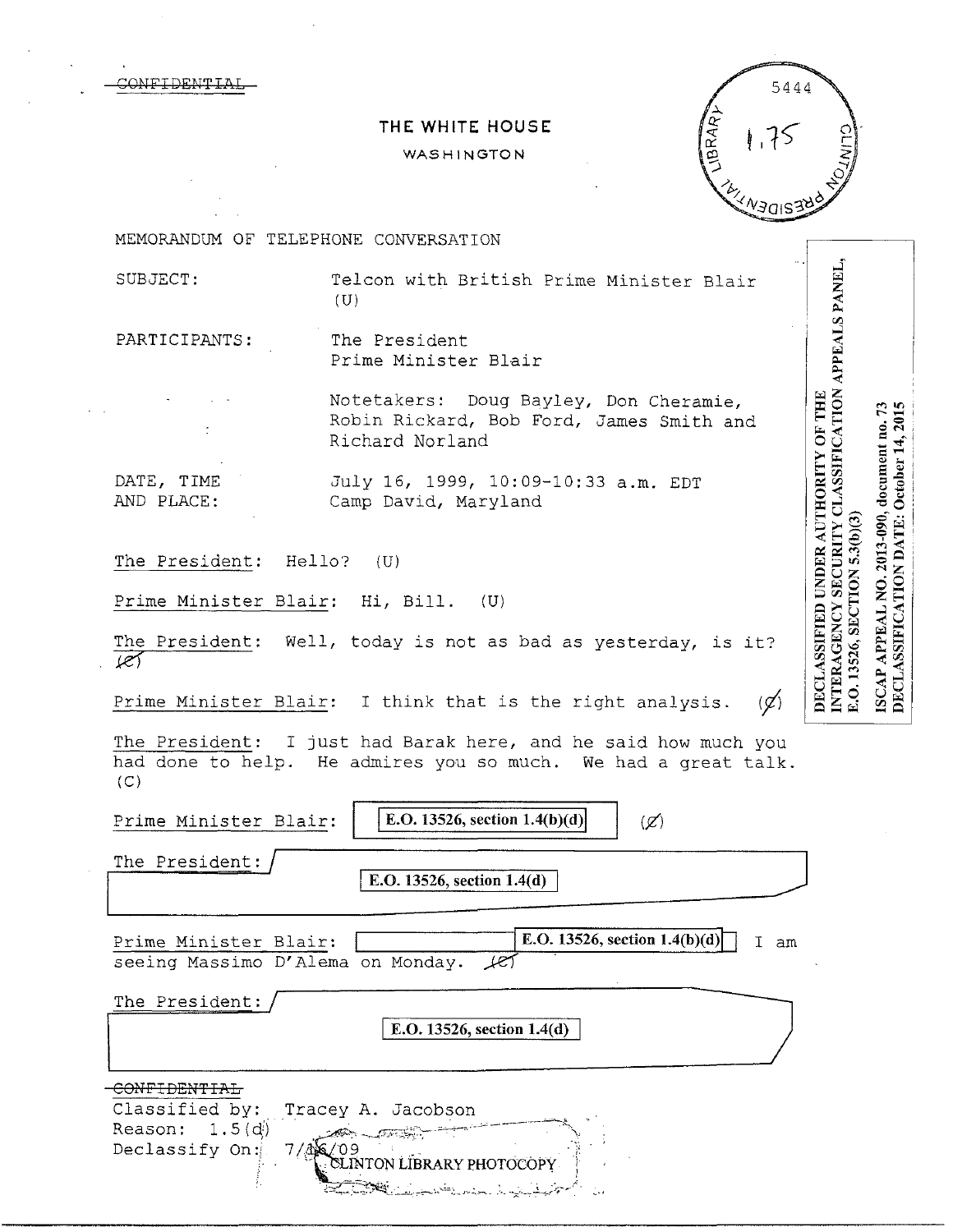$\overline{ONFTDENTIAL}$  2

Prime Minister Blair:

CONFIDENT IM

Prime Minister Blair: He's quite optimistic on the peace stuff, is he?  $.4e$ 

| The President: It won't be easy, I can tell you. |  |                            |  |  |  |  |
|--------------------------------------------------|--|----------------------------|--|--|--|--|
|                                                  |  | $ERO$ 13526 section 1.4(d) |  |  |  |  |

Prime Minister Blair: That is a bit of hope, then. (et

The President: The other nice trivial thing is that the British Open is humiliating every golfer in the world. The average score yesterday was 79. (U)

Prime Minister Blair: It's the bloody weather, is it? (U)

The President: Yes. They have made it has hard as they could. They enjoy making people miserable. It's quite good, though. (U)

Prime Minister Blair: We must get you up there playing someday.  $(U)$ 

The President: Where are we? I hope I gave a helpful statement yesterday. I said that I had failed to persuade them to work it out, too, and we should just go on from here.  $\mathcal{L}$ 

**E.O. 13526, section 1.4(b)(d)** 

**INTON LIBRARY PHOTOCOPY** 

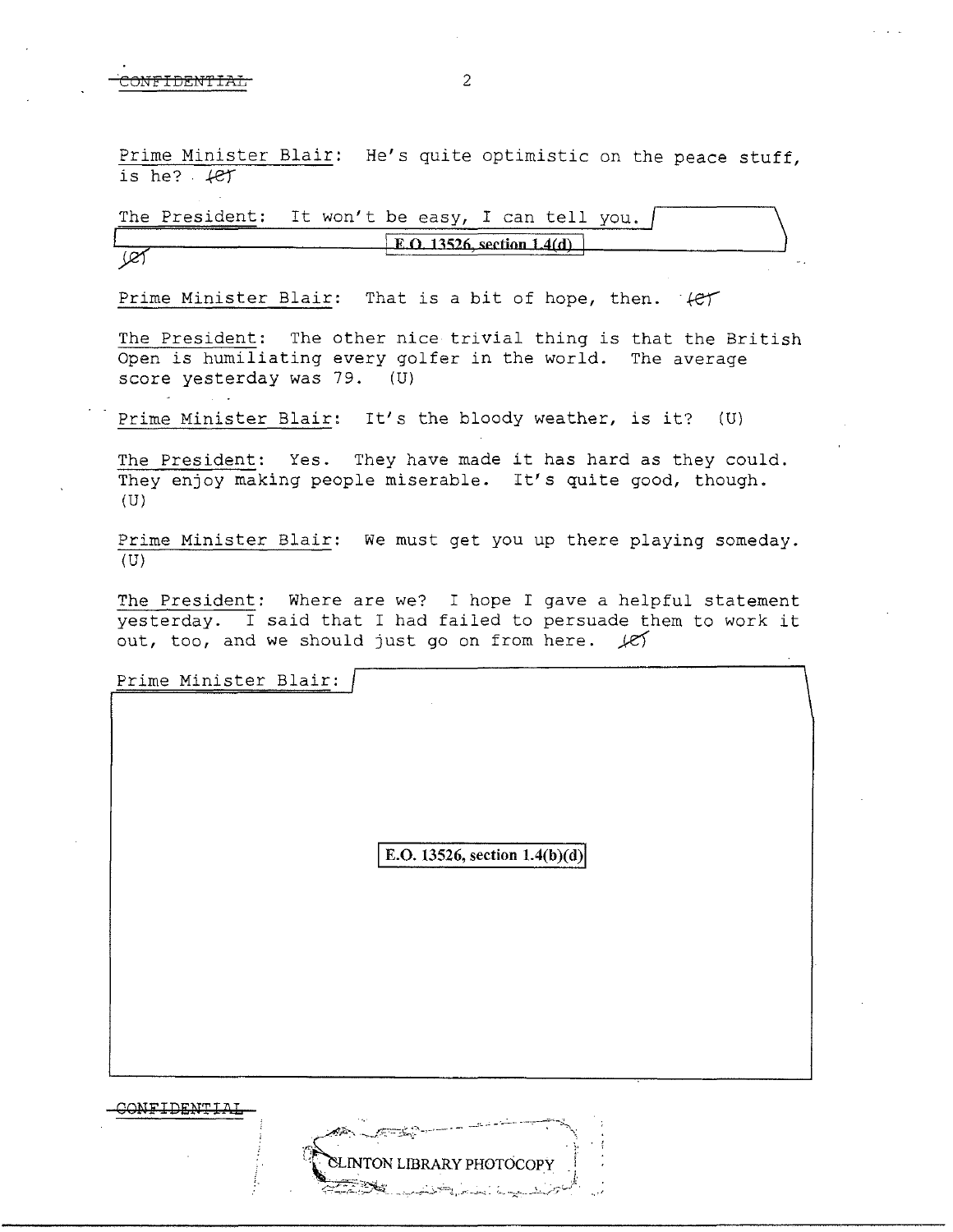$\sqrt{E.O. 13526, \text{section } 1.4(b)(d)}$ 

| The President: There's nothing to do now, is there?<br>Mitchell going to do something to help a bit? Jet |      |                                   |  |  | Is George                     |
|----------------------------------------------------------------------------------------------------------|------|-----------------------------------|--|--|-------------------------------|
| Prime Minister Blair: That would be helpful, Bill.                                                       |      |                                   |  |  |                               |
|                                                                                                          |      |                                   |  |  |                               |
|                                                                                                          |      |                                   |  |  |                               |
|                                                                                                          |      |                                   |  |  |                               |
|                                                                                                          |      |                                   |  |  |                               |
|                                                                                                          |      |                                   |  |  |                               |
|                                                                                                          |      |                                   |  |  |                               |
|                                                                                                          |      |                                   |  |  |                               |
|                                                                                                          |      |                                   |  |  |                               |
|                                                                                                          |      |                                   |  |  |                               |
|                                                                                                          |      |                                   |  |  |                               |
|                                                                                                          |      |                                   |  |  |                               |
| The President:                                                                                           | Yes. | أكثلكم                            |  |  | E.O. 13526, section 1.4(b)(d) |
| ONFIDENTIAL                                                                                              |      | CLINTON LIBRARY PHOTOCOPY<br>236. |  |  |                               |

<u> De Carrier de la provincia de la p</u>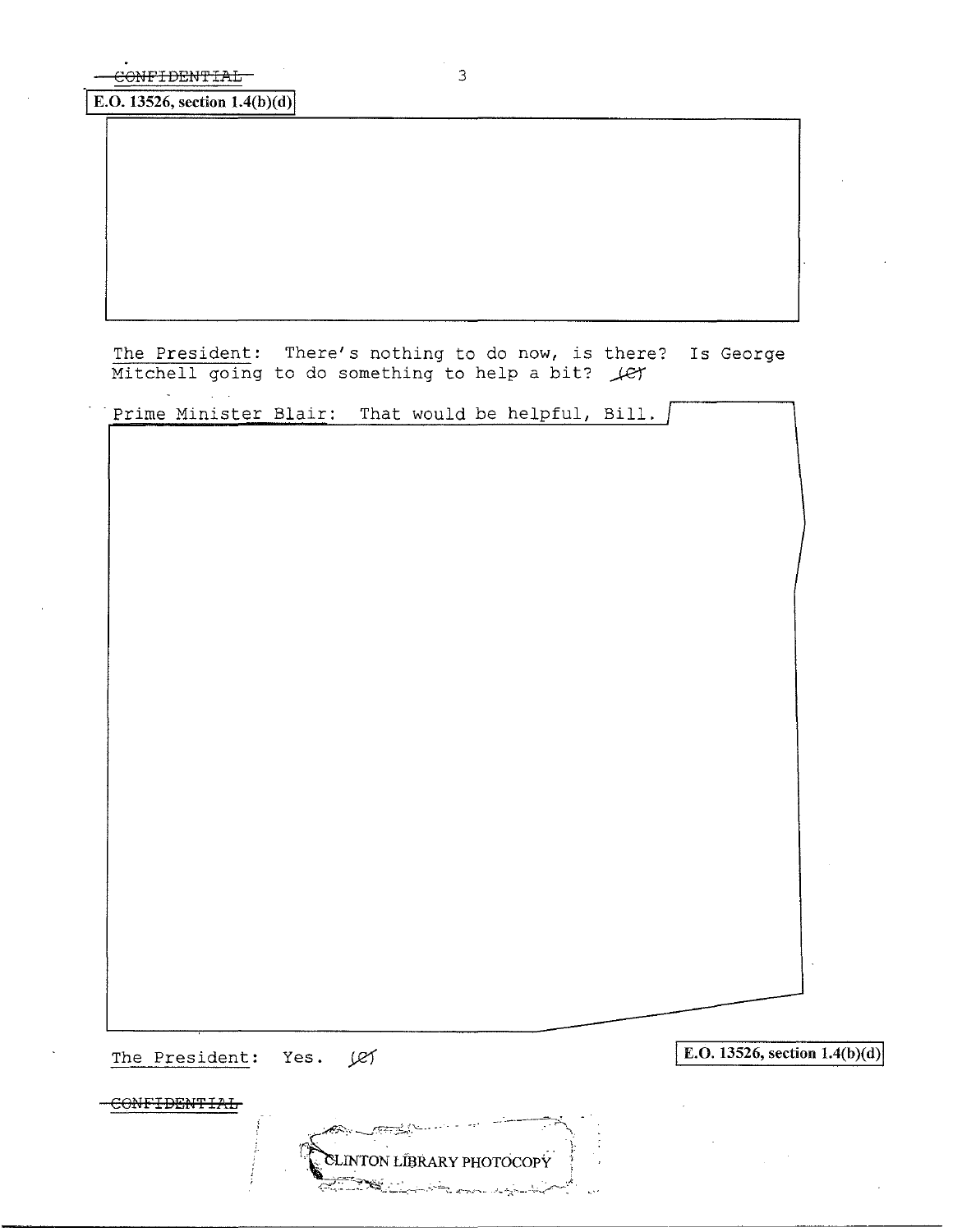$COMFIDENTTAL$  4

**E.O.** 13526, section  $1.4(b)(d)$ 

Prime Minister Blair:

The President: They can't have it both ways. So many of them, I believe, there are so very many of them who are having a hard time, whatever they say, in letting go of it. It's like their security blanket. Imagine what their lives are like, a certain amount of romance, danger, drama  $- +CT$ 

Prime Minister Blair:

The President: -- power. You're asking them to put a little white bread sandwich in a lunchbox and go off to work at the factory. It'll be hard for them.  $\text{Ler}$ 

Prime Minister Blair: You mentioned this once before, I don't know if you recall. I have put some people to work on that. I

The President: Sinn Fein proper can imagine themselves running social services agencies or political services, but somebody ought to talk to Gerry about what are their people going to do with their lives when this is over. I think it's a big problem. It plays on their psychology. I just -- I've been thinking a lot of what I'm going to do when I leave here, but  $-$ - this may be a big postulate  $--$  but what if I had been a romantic terrorist, especially lately, when it wasn't a lot of work and you didn't have to set off more than one bomb every two years, you know? I think you really have to think about what we can do not only to guarantee their security and safety, but to give some meaning to their lives, some way that they can participate in the new Ireland. I may be wrong, but I think it's a huge problem for Gerry Adams, even if most are not aware of what the real problem is.  $|C|$ 

|       | Prime Minister Blair: I agree. I have some people working on |  |  |  |  |  |
|-------|--------------------------------------------------------------|--|--|--|--|--|
| that. |                                                              |  |  |  |  |  |
|       |                                                              |  |  |  |  |  |

CONFIDENTIAL



**E.O. 13526, section 1.4(b)(d)**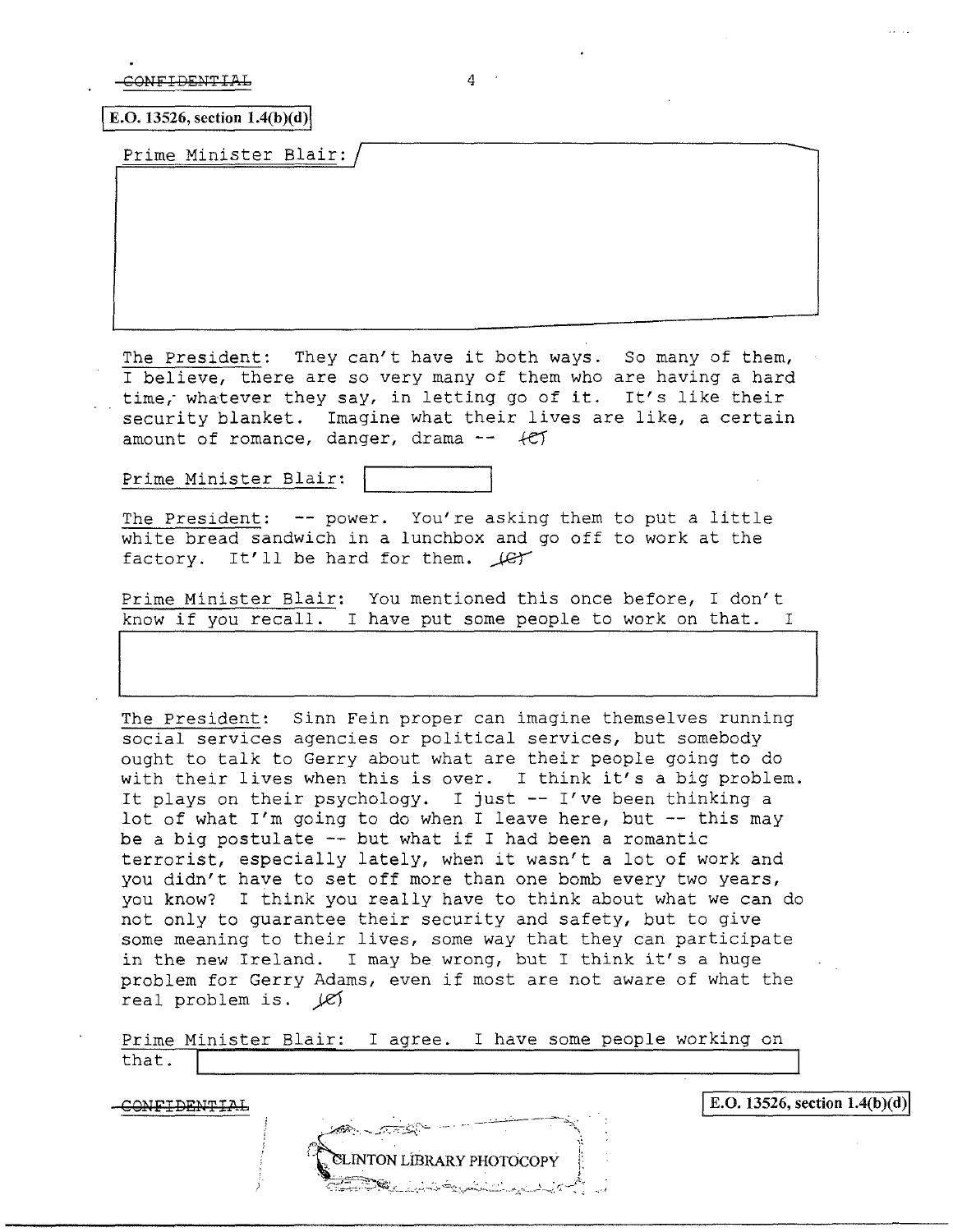E.O. 13526, section  $1.4(b)(d)$ 

The President: They should be asked whether they have ever actually talked to these people about what they would do with their lives when this is over. They may have some ideas, but I can't help but believe that is a big problem here. If Gerry thinks it's silly, at least you've opened it with him and he should consider doing something.  $\cancel{\downarrow}$ 

Prime Minister Blair: We will do that.

The President: I'll call some of our Irish guys over the weekend, too.  $\angle$ Q)

**INTON LIBRARY PHOTOCOPY** 

Prime Minister Blair: I

COHFIDENTIJ'.L I E.O. 13526, section l.4(b)(d)I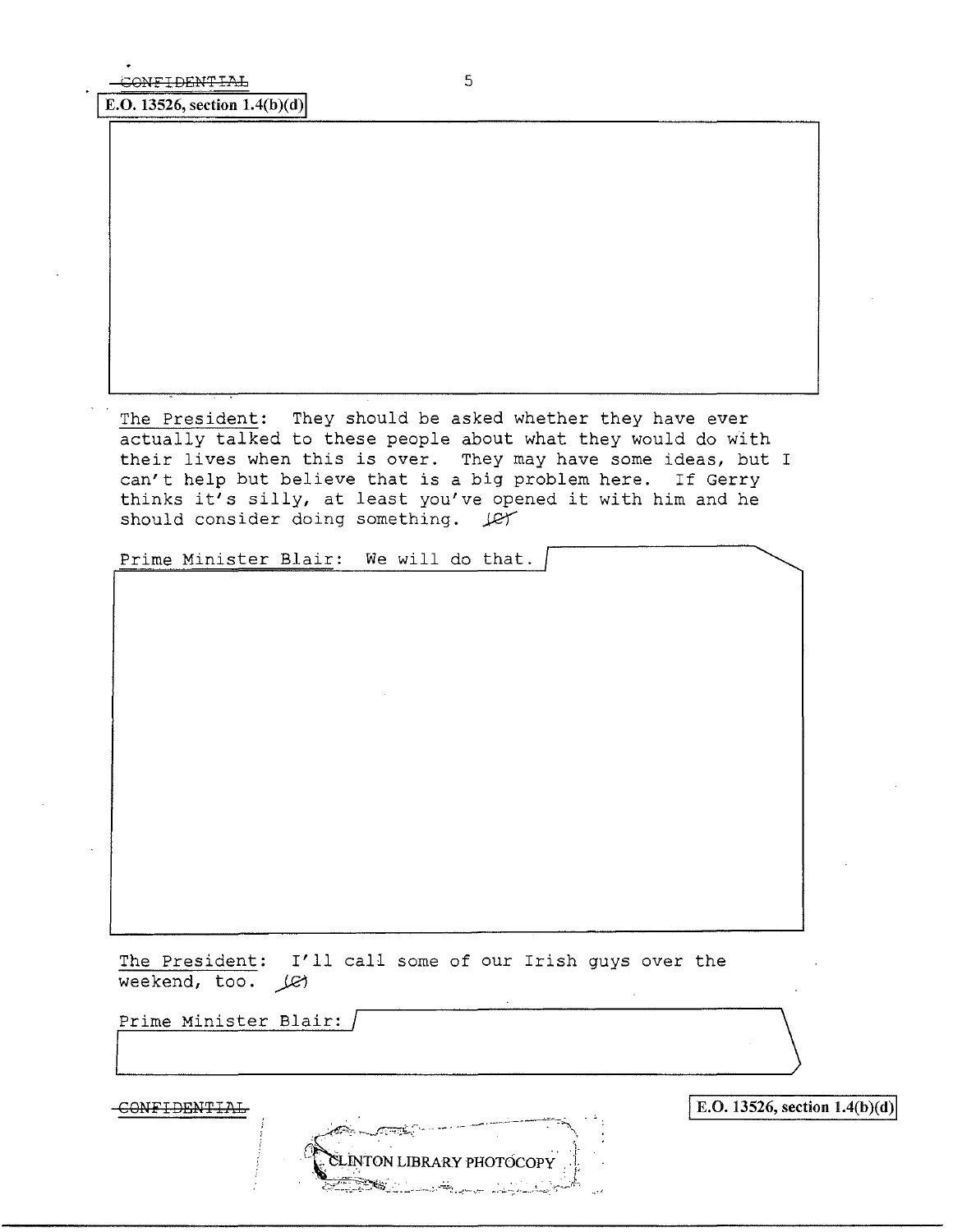The President: Do you think I should come over there? Is that what you were going to say? *ter* 

Prime Minister Blair: I was going to say it is not a bad idea.  $Let$ 

The President: Okay, I'll do it. I can do an overnight or a  $\frac{1}{\text{day trip.}}$   $\frac{1}{\text{Q}}$ 

Prime Minister Blair:

The President: I'll call George and some of our congressmen over the weekend. I'll get on that. Maybe I can do that, if George can come up with something different. It wouldn't be very different, but it could look different. *Vel* 

Prime Minister Blair: Bill, one other thing.

 $\vert$  **E.O.** 13526, section 1.4(b)(d)

The President: Yes, we have to have something there. Did you see George Soros' article?  $+e+$ 

Prime Minister Blair: No, I didn't.  $\mathcal{L}$ 

The President: It's what you're arguing, but on a faster timetable. He is arguing for a customs union within the Balkans and some provision where you put them on a clear path to EU membership as a region. Even if Serbia gets rid of Milosevic, you can't deal with them on a nation-by-nation basis, because of the inter-ethnic problems. He basically said they need to come up with a regional currency to force them together. It's quite

CONFIDENTIAL

CLINTON LIBRARY PHOTOCOPY